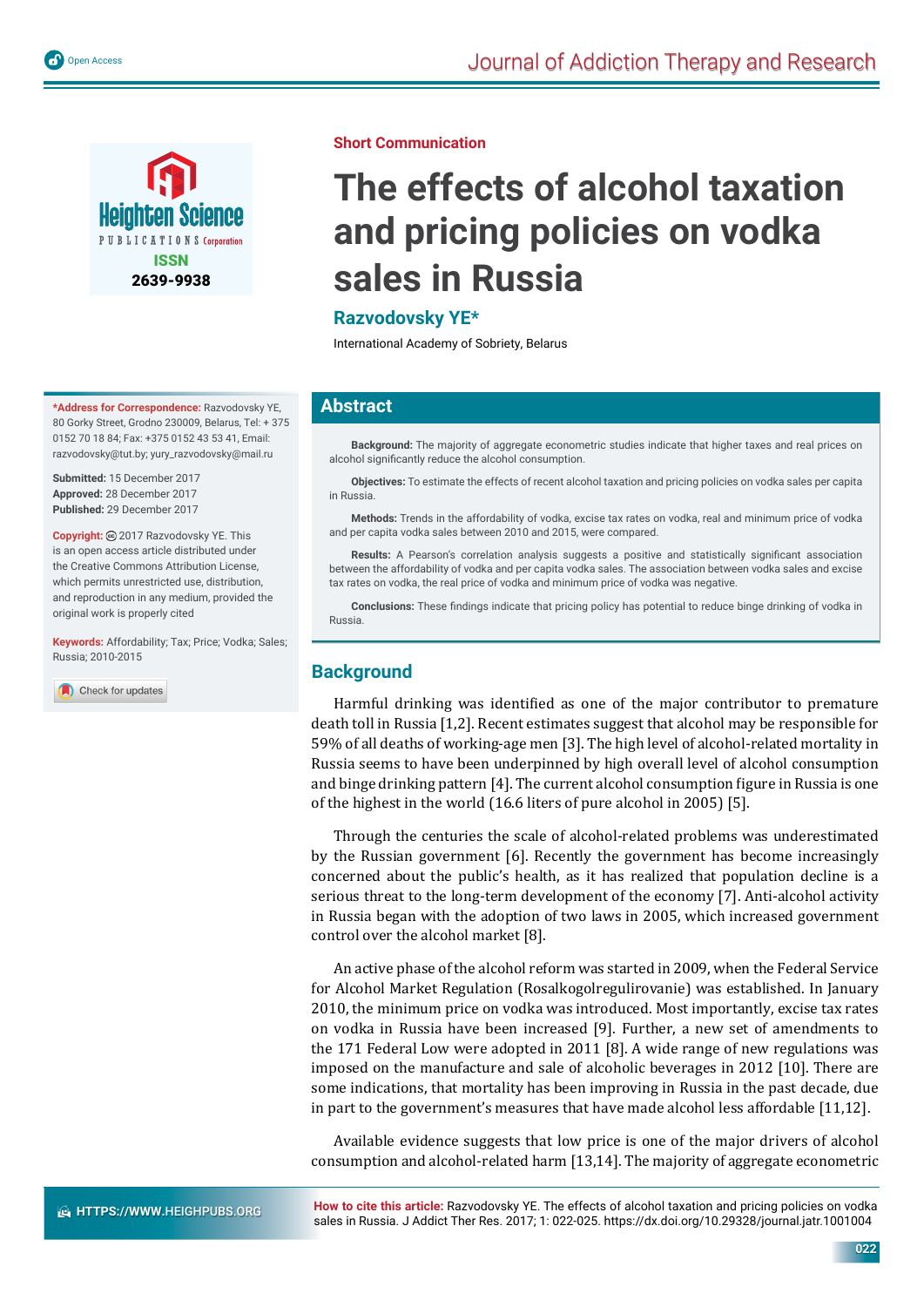

studies indicate that higher taxes and real prices on alcohol significantly reduce the alcohol consumption [13-16]. It was suggested that reducing the affordability of alcohol is one of the most effective interventions for reducing the harm caused by alcohol [17]. Russian historical perspective also provides evidence that decreasing in vodka affordability by rising taxes is the effective strategy for reducing alcohol-related harm [6].

Against this background, it would be interesting to estimate the effects of recent alcohol taxation and pricing policies on vodka sales per capita in Russia. In relation to this, trends in the affordability of vodka, excise tax rates on vodka, real and minimum price of vodka and per capita vodka sales between 2010 and 2015, were compared.

### **Methods**

The data on vodka sales (in liters per capita), excise tax rates on vodka, average salary and real retail and minimum price of vodka are taken from the Russian State Statistical Committee (Rosstat) reports (http://www.gks.ru/). Here we specified the number of liters of vodka that an average monthly salary could buy as the affordability of vodka. To examine the relation between dependent variable (vodka sales) and independent variables (excise tax rates on vodka, real retail and minimum price of vodka, affordability of vodka) a Pearson correlation analysis was performed using the statistical package "Statistica 12. StatSoft".

#### **Results**

The excise tax rates on vodka in Russia have increased 2.4 times (from 210 to 500 rubles per liter of pure alcohol) between 2010 and 2015 (Figure1). The real price of vodka has also increased 2.4 times (from 230 to 559 rubles per 0.5 liter) during this period. The minimum price of vodka has increased 2.1 times: the cost of the cheapest bottle (half a liter) of vodka grew from 89 rubles in 2010 to 185 rubles in 2015. As a result, the affordability of vodka has decreased significantly (by 38.3%) between 2010 and 2015: the average salary in 2010 could buy 91.0 liters of vodka compared with 60.9 liters in 2015. During the same period per capita vodka sales has decreased by 38.3% (from 4.7 to 2.9 liters).

A Pearson's correlation analysis suggests a positive and statistically significant association between the affordability of vodka and vodka sales per capita (r=0.96; p<0.000). The association between vodka sales and excise tax rates on vodka (r=-0.95; p<0.000), the real price of vodka (r=-0.97; p<0.000) and minimum price of vodka (r=- 0.88; p<0.000) was negative.

## **Discussion**

The results of the analysis suggest an inverse relationship between excise tax rates on vodka, real and minimum price of vodka and sales of vodka at the aggregate



**Figure 1:** Indices of real and minimum price, tax, affordability and per capita vodka sales in Russia (2010-100%).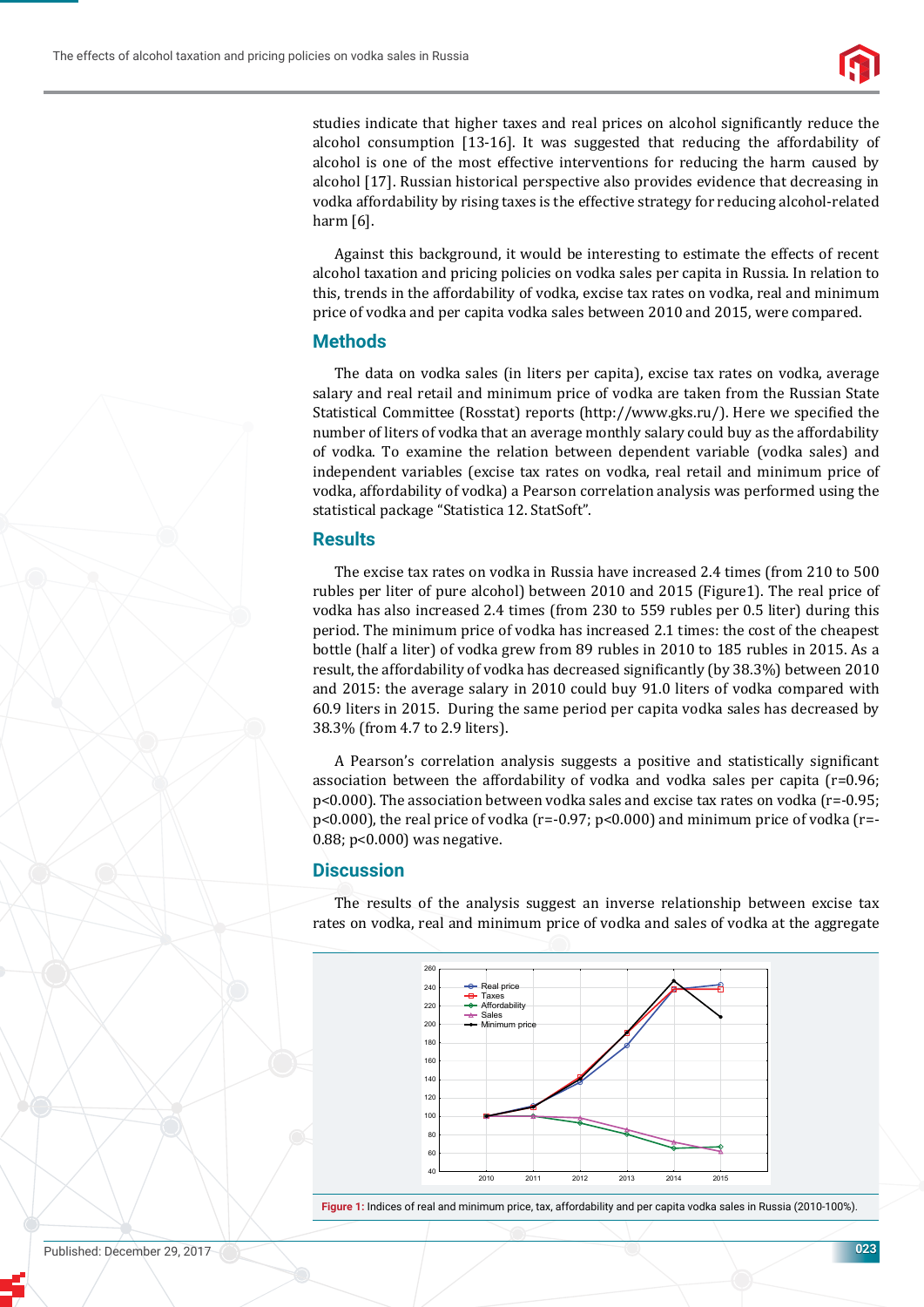

level. These ϐindings are consistent with the principle that increasing the price of alcohol reduces its consumption [13-16]. A significant decreasing in the affordability of vodka appears to have been a major driver of dramatic decreasing in vodka sales between 2010 and 2015. It is clear that this development might be attributed to the implementation of the alcohol policy measures over the last years. The policies included strict regulations on alcohol products, which resulted in a decline of distributors and increased consumer prices [7]. Making vodka less affordable through differential taxation was an essential element of the Russian alcohol policy. Unfortunately, facing economic crisis the Russian government reduced minimum price on vodka by 16% from February 1, 2015, which means the increasing in the affordability of vodka [18].

Before concluding, some potential limitations of this study must be addressed. First and foremost: the use of simple correlation in the analysis of time series may lead to false correlations, which can be avoided by using the method of ARIMA (autoregressive integrated moving average), which requires around 50 time points [19]. Further, we relied on official vodka sales data across the study period. However, statistics on recorded alcohol consumption in Russia suffer from a high degree of uncertainty, especially in the post-Soviet period [5]. Finally, the unrecorded consumption of alcohol was commonplace in Russia throughout the study period, especially in the most recent years, when a considerable proportion of vodka came from illicit sources [18].

Overall, the results from this study suggest that in Russia, consumer demand for vodka is very responsive to price. These findings indicate that pricing policy has potential to reduce binge drinking of vodka in Russia. Russian government should consider the complementary effects of other alcohol policies that could be implemented concurrently to reduce alcohol-related burden. It is necessary to address several issues: high level of alcohol consumption among working-age men, high availability of alcohol for young adults and consumption of illegal alcohol and non-beverage alcohol surrogates. Alcohol control policy should be based on the scientific evidence and be sensitive to national context. The main goal of alcohol control policy must be the substantial decrease of alcohol consumption per capita.

#### **References**

- 1. Nemtsov AV, Razvodovsky YE. Alcohol situation in Russia: 1980-2005. Journal Clinical Psychiatry. 2008; 2: 52-60. **Ref.:** https://goo.gl/n6zukR
- 2. Moskalewicz J, Razvodovsky YE, Wieczorek L. East-west disparities in alcohol-related harm. Alcoholism and Drug Addiction. 2016; 29: 209-222. **Ref.:** https://goo.gl/uLvvur
- 3. Zaridze D, Lewington S, Boroda A, Scélo G, Karpov R, et al. Alcohol and mortality in Russia: prospective observational study of 151,000 adults. Lancet. 2014; 383: 1465-1473. **Ref.:** https://goo.gl/aFi68T
- 4. Stickley A, Leinsalu M, Andreew E, Razvodovsky YE, Vagero D, et al. Alcohol poisoning in Russia and the countries in the European part of the former Soviet Union, 1970 2002. Eur J Public Health. 2007; 17: 444-449. **Ref.:** https://goo.gl/anVuq5
- 5. Nemtsov AV, Razvodovsky YE. The estimation of the level of alcohol consumption in Russia: a review of the literature. Sobriology. 2017; 1:78-88.
- 6. Stickley A, Razvodovsky Y, McKee M. Alcohol mortality in Russia: A historical perspective. Public Health. 2009; 123: 20-26. **Ref.:** https://goo.gl/JzABM9
- 7. Nemtsov AV, Razvodovsky YE. Russian alcohol policy in false mirror. Alcohol Alcohol. 2016; 51: 626- 627. **Ref.:** https://goo.gl/TZ9Hn3
- 8. Khalturina D, Korotaev A. Effects of specific alcohol control policy measures on alcoholrelated mortality in Russia from 1998 to 2013. Alcohol Alcohol. 2015; 50: 588-601. **Ref.:** https://goo.gl/J3axrE
- 9. Gil A, Khaltourina D, Korotaev A. Alcohol consumption in Russia: affordability of alcohol, changes and effects of alcohol control policy and future prospects. In: Changes in alcohol affordability and availability. Twenty years of transition in Eastern Europe. Eds Moskalewicz J and Osterberg E Juvenes Print. 2016; 18-50. **Ref.:** https://goo.gl/RqLBg9